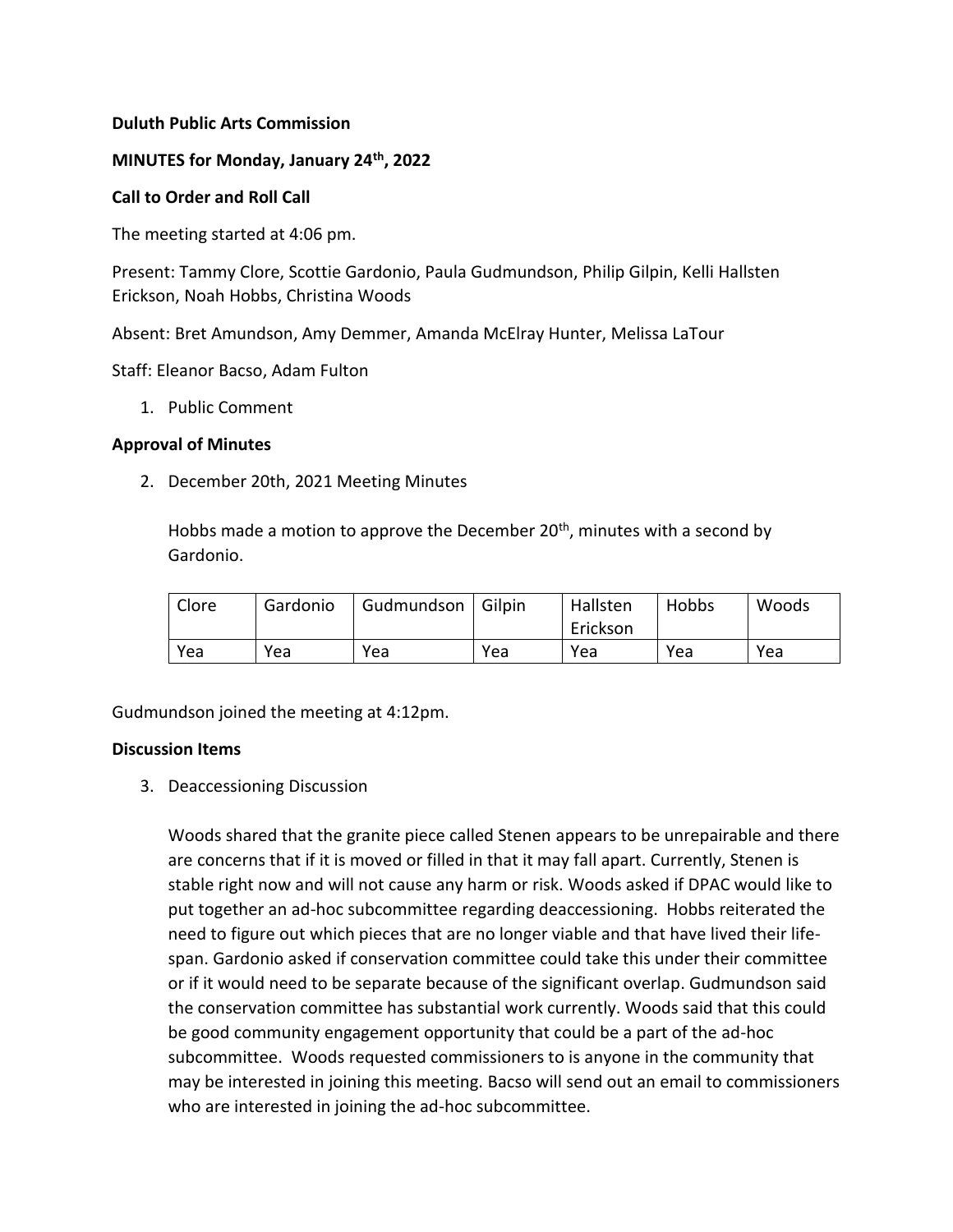## **Action Items**

4. Utility Box Art Wrap Submissions

Bacso overviewed the submissions by two artists. Commissioner Clore shared comments from artists who have submitted artwork for this and the need to improve DPAC's request for proposals application. Woods offered to review the request for proposals that have been sent out.

Hallsten Erickson asked how DPAC has acquired artwork in the past. Bacso and Fulton will need to do historical research and report back to the commission via email. Woods offered to review the previous request for proposals that have been sent out submissions.

Hobbs made a motion to accept the two submissions for the utility box art wrap for the with a second by Paula.

| Clore | Gardonio | Gilpin | Gudmundson   Hallsten | Erickson | Hobbs | Woods |
|-------|----------|--------|-----------------------|----------|-------|-------|
| Yea   | Yea      | Yea    | Yea                   | Yea      | Yea   | Yea   |

## **Communications**

5. Staff Updates

Bacso shared updated the commission upcoming Lincoln Park light projection that will be hosted on the Duluth Children's Museum and Aerostich and that DPAC has received a couple of applications for the Duluth International Airport Rotating Exhibition. Woods asked for a list of all of the opportunities and to take time at the next DPAC meeting and for commissioners to review all of the opportunities available.

Gudmundson asked if the commission is having a difficult time receiving applications for the request for proposals that we should consider where we are focusing. Woods shared information about Submittable in which the Duluth Art Institute receives applications. Gudmundson stated that DPAC should look into rebuilding the artist contact list.

## **Subcommitee Reports**

6. Conservation Subcommittee

Conservation subcommittee did not meet recently. Woods said Hovland Construction will do some work on a few pieces this spring.

7. Superior Street Art Walk Subcommittee